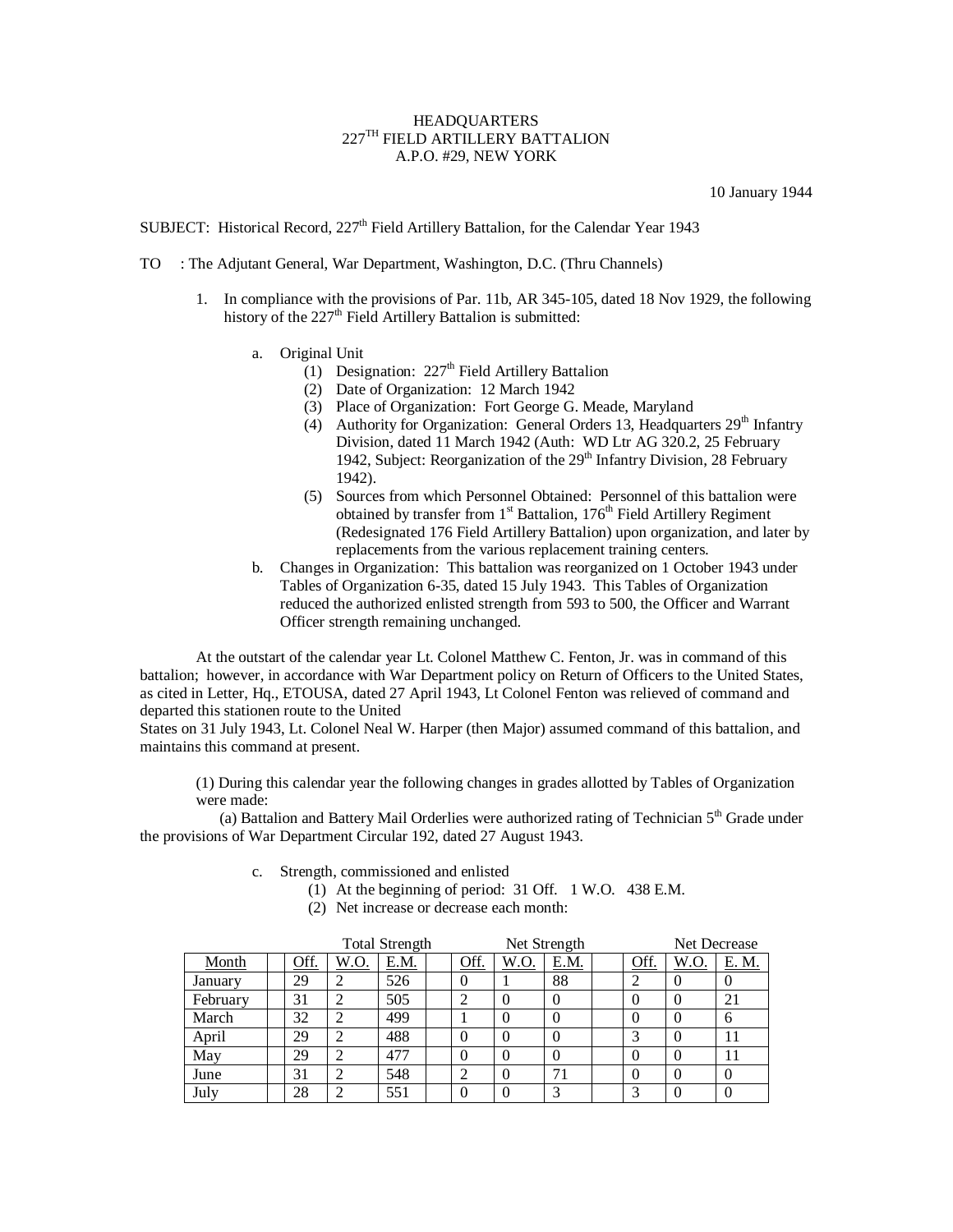| August    | ، ت | 590 |  | 39 |  |  |
|-----------|-----|-----|--|----|--|--|
| September | 29  | 579 |  |    |  |  |
| October   | 29  | 562 |  |    |  |  |
| November  | 34  |     |  |    |  |  |
| December  |     | 609 |  | 38 |  |  |

d. Stations of unit or parts thereof:

(1) At the beginning of the calendar year 1943 this organization was temporarily stationed at the Royal Artillery Practice Camp No 2, Okehampton, Devon, England, participating in service practice in preparation for 29<sup>th</sup> Division Artillery Firing Tests.

 (a) Return to home station from Okehampton, Devon to Tidworth Barracks, Wiltshire

 Departed Okehampton, Devon by truck, 040830 January 1943; arrived Tidworth Barracks, Wilts 041655 January 1943. Distance traveled – 130 miles. Roads – Fair: Weather – Rain and Snow.

(2) (a) Temporary change of station from Tidworth Barracks, Wilts to RAPC No. 2, Okehampton, Devon to participate in the  $29<sup>th</sup>$  Division Artillery Firing Tests.

 Departed Tidworth Barracks, Wilts 180800 January 1943 by truck; arrived RAPC No. 2, Okehampton, Devon 181650 January 1943. Distance traveled 130 miles. Roads –Fair; Weather –Rainy.

(b) Return to home station from Okehampton, Devon to Tidworth Barracks, Wilts.

 Departed Okehampton, Devon by truck 010800 February 1943; arrived Tidworth Barracks, Wilts 011645 February 1943. Distance traveled – 130 miles. Roads – Fair; Weather –Rainy.

(3) (a) Temporary change of station from Tidworth Barracks, Wilts to Studland Range, Dorset to participate in 29<sup>th</sup> Division Artillery Field Exercises: Departed Tidworth Barracks, Wilts, by truck 071030 April 1943; arrived Studland Range, Dorset 071745 April 1943. Distance traveled 66 miles. Roads – Good; Weather –Fair.

(b) Return to home station from Studland Range, Dorset to Tidworth Barracks, Wilts.

 Departed Studland Range, Dorset 090930 April 1943 by truck; arrived Tidworth Barracks, Wilts, 091700 April 1943. Distance traveled – 66 miles. Roads –Good; Weather – Fair

- (4) Permanent change of station from Tidworth Barracks, Wilts, to Showground Camp, Okehampton, Devon. Participated in  $29<sup>th</sup>$  Infantry Division Field Exercises en route.
	- (a) Departed Tidworth Barracks, Wilts 250900 May 1943 by truck; arrived Wylie Camp Grounds, Wilts 251115 May 1943. Distance traveled -24 miles. Roads –Good; Weather –Fair.
	- (b) Departed Wylie Camp Grounds, Wilts, 260800 May 1943 by truck; arrived Honiton, Devon 261300 May 1943. Distance traveled – 44 miles. Roads – Fair; Weather – Rainy.
	- (c) Departed Honiton, Devon 270600 May 1943 by truck; arrived RAPC No. 2, Okehampton, Devon 270920 May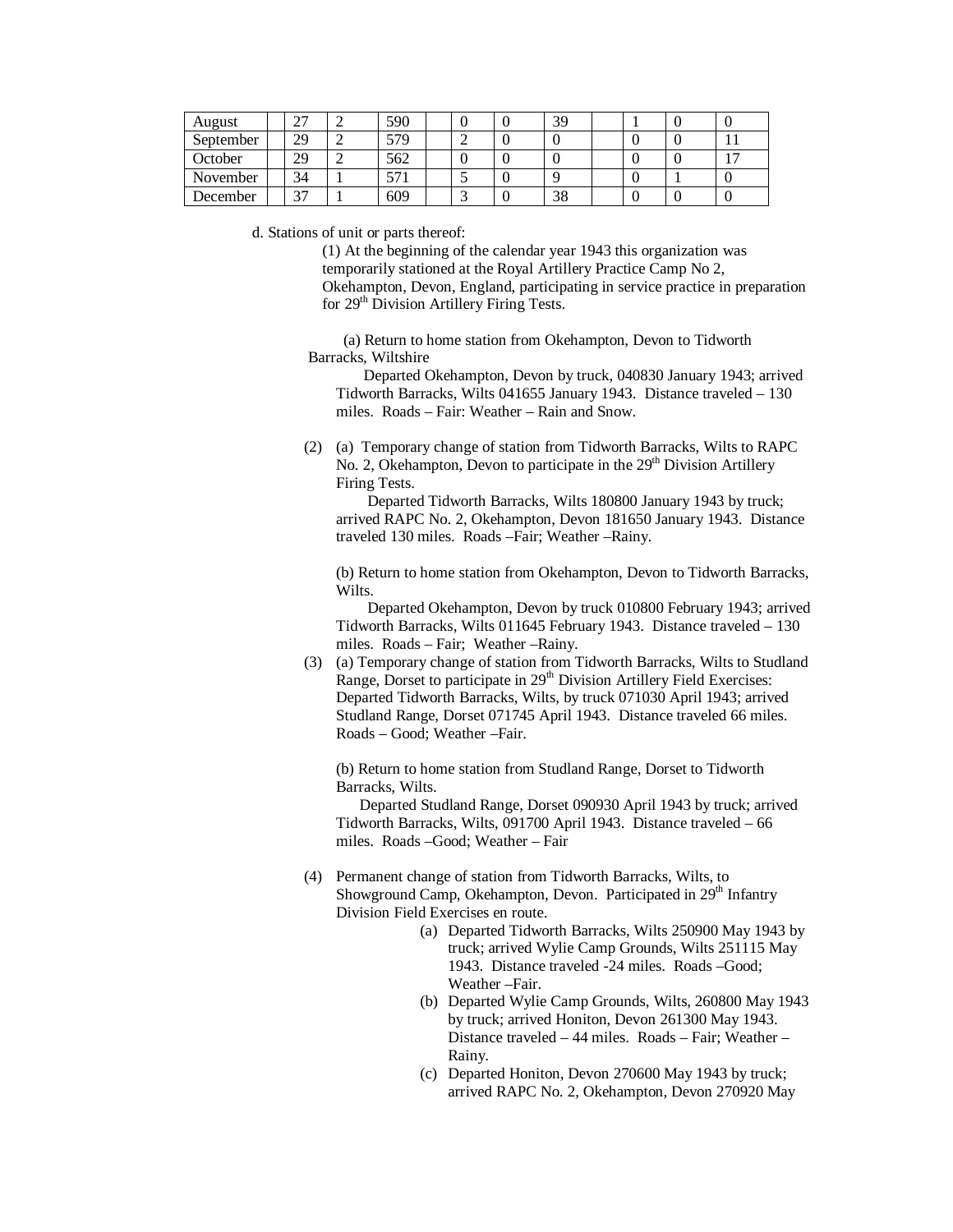1943. Distance traveled – 58 miles. Roads – Fair; Weather – Rainy.

(d) Departed RAPC No. 2, Okehampton, Devon 301700 May 1943 by truck; arrived Showground Camp, Okehampton, Devon 301730 May 1943. Distance traveled  $-2\frac{1}{2}$  miles. Roads – Good; Weather –Fair.

(5) (a) Temporary change of station from Showground Camp, Okehampton, Devon to Lynton, Devon to participate in 29<sup>th</sup> Division Artillery Service Practice.

Departed Showground Camp, Okehampton, Devon by truck 181000 November 1943; arrived Lynton, Devon 181630 November

1943. Distance traveled -47 miles. Roads –Good; Weather –Fair.

 (b) Return to home station from Lynton, Devon to Showground Camp, Okehampton, Devon.

Departed Lynton, Devon 222300 November 1943; arrived Showground Camp, Okehampton, Devon 23 0435 November 1943. Distance traveled 48 miles. Roads- Good; Weather –Fair.

(6)(a) Temporary change of station from Showground Camp, Okehampton, Devon to U.S. Assaut TRainging Center, Brannton, Devon to undergo course in assault training.

 Departed Showground Camp, Okehampton, Devon 290800 November 1943 by truck; arrived U.S. Assault Training Center, Braunton, Devon 291245 November 1943. Distance traveled – 42 miles. Roads – Good; Weather – Fair.

 (b) Retunr to home station from U.S. Assault Training Center, Braunton, Devon to Showground Camp, Okehampton, Devon.

 Departed Braunton, Devon 041215 December 1943 by truck; arrived Showground Camp, Okehampton, Devon 041630 December 1943. Distance traveled -42 miles. Roads –Good; Weather –Fair.

(7) This Battalion participated in Exercise "Duck," which was conducted by V Corps, ETOUSA; however, Battery "A" was the only unit to be processed, lifted and to actually participate in the assault. Battery "A," 227<sup>th</sup> Field Artillery Battalion departed Showground Camp, Okehampton, Devon, 281930 December 1943 by truck; arrived Falmouth, Cornwall 290930 December 1943. Distance traveled – 89 miles. Roads – Good; Weather – Fair. This unit embarked on LST 400, 311230 December 1943 and was at

anchor in Falmouth Harbor when the calendar year 1943 expired.

- e. Marches: See Paragraph 1 d.
- Campaigns: NONE
- g. Battles: NONE
- h. Commanding Officers in important engagements: NONE
- i. Losses in action: NONE
- j. Former or present members who have distinguished themselves in action: NONE
- k. Photographs of personnel, important scenes or events: None available.
- l. This Battalion constructed a Battle Indoctrination Course at Royal Artillery

Practice Camp No. 2, Okehampton, Devon which was used by the 29<sup>th</sup> Division Artillery as a whole. Several demonstrations were conducted for notables of both the British and American Armed Forces.